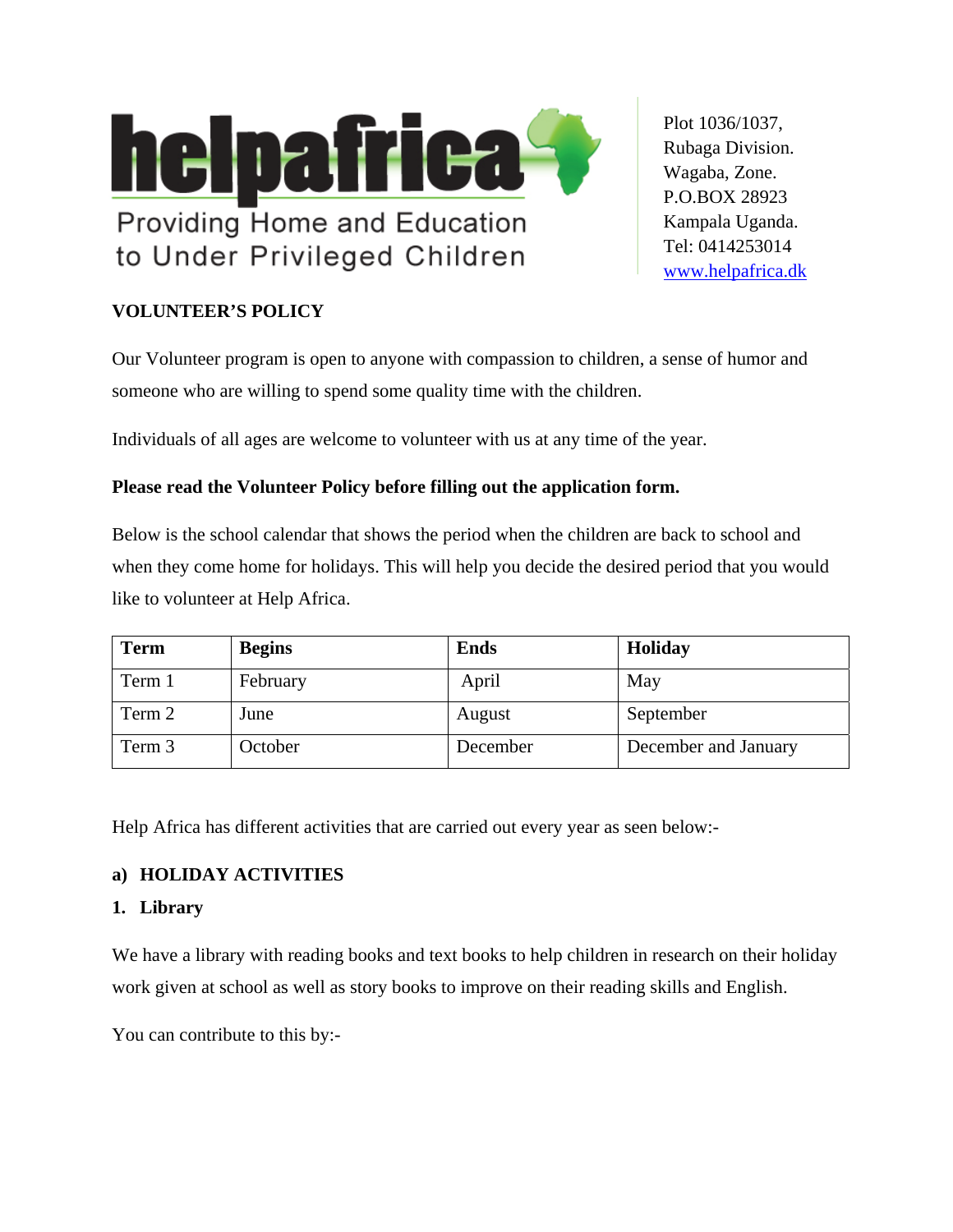- Creating small group reading sessions with the children and ask them questions about the stories.
- Reading story books to the children under ages 5-8 years and to test their ability to comprehend the story's plot.
- You can create a game that helps to tell the story in the book that relates to the story in the book as this will help the children to retain knowledge from the story.
- Guiding the children in choosing books that in the library that will help them to improve their spoken English and reading skills.
- Picking out pictures from the story to test the children's understanding of the story.

### **2. Computer Classes**

During holidays, children from Primary 4, 5 and 6 have computer lessons from the library 2 days a week. You can contribute to this by:-

- Availing the children with basic knowledge in computer.
- In this you divide the children into two groups i.e. those with some knowledge on computers and those with no clue.
- You can introduce new computer programs to those with knowledge with computer and teach computer basics to those with no clue about computers.

### **3. Art and Crafts**

Every holiday some of the Help Africa children interested in tailoring and sewing have training classes by Streetlights Uganda. They are taught to make paper beads, table mats out of bottle tops, bracelets, bow ties, needle cases and small purses.

The children's work is sold every year at the Summer Camp in Denmark and the funds raised are used to take care of school requirements, to replace worn out uniforms and shoes, health and education buffer and skills development programs like Music dance and drama and foot ball

As a volunteer, you can contribute to these activities in the following ways:-

- Teaching the children in any other items in art and craft.
- Advertising and helping to sell the craft work made by the children (if you can).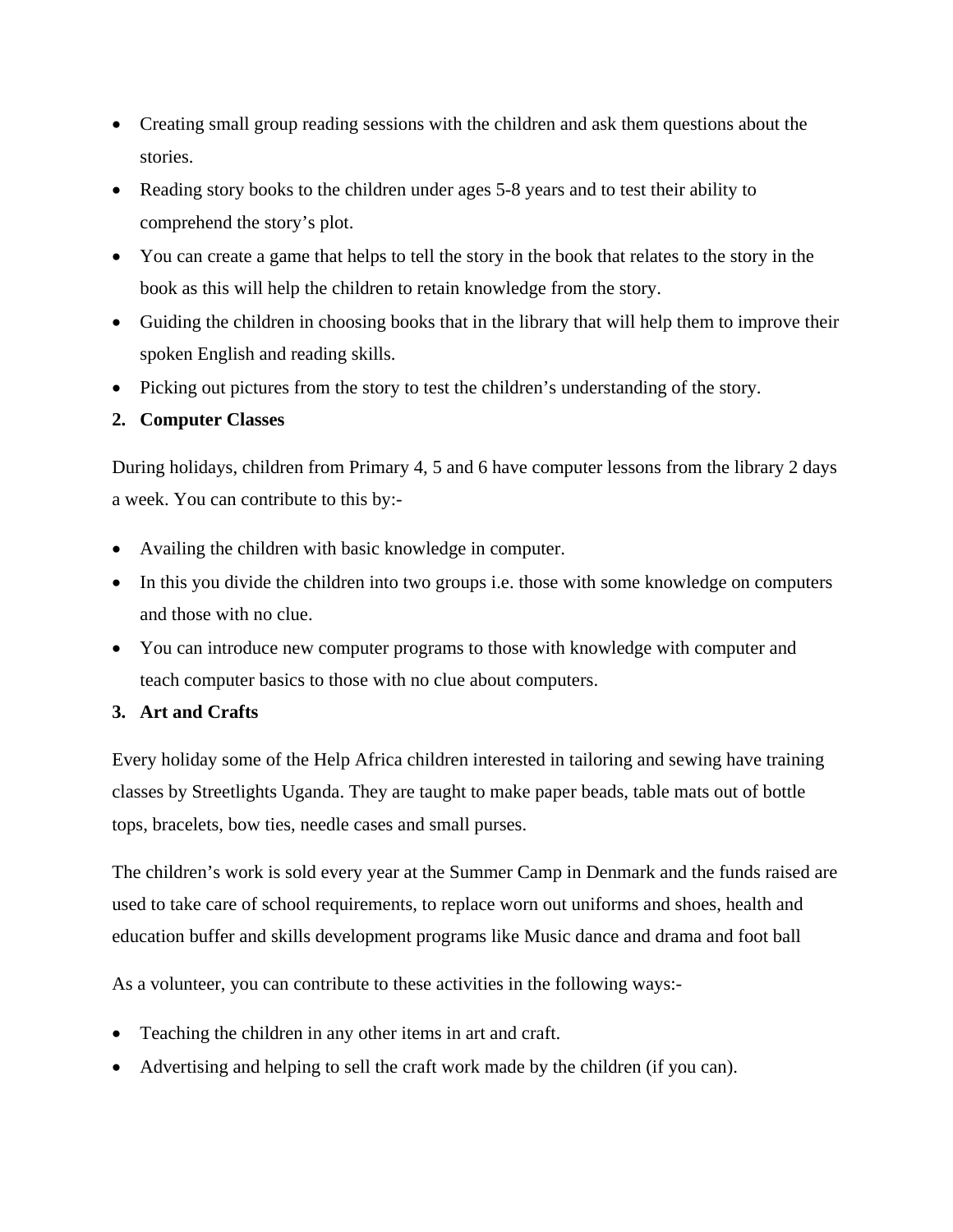### **4. Music, Dance and Drama (MDD)**

Concerning the MDD Program, Help Africa formed a choir in the names "**Help Africa Children's Choir"** in January 2018. As it's our Mission to equip our children with handy and development skills, we are helping the children to realize their potential and promote their talents in this field.

They engage in activities such as:-

- ¾ *Gospel, traditional songs, original compositions and cultural troupe.*
- ¾ *Creative traditional and dances*
- ¾ *Drama*

You can get involved and support the Children's Choir by:-

- Fundraise for traditional music instruments, singing and dancing costumes.
- Teaching or training a group of children to play the instruments.
- Teaching or training in music and dances and drama (It is optional).
- Promote the Help Africa Children's Choir in other parts of the world as this will create more awareness in supporting the children.

### **5. Child sponsorship program.**

As Help Africa's aim to provide Education to Orphans and Vulnerable children. Our dream is to have a happy illiterate free generation. We still have many children in big numbers but not on the website yarning for sponsorship to attain a good stable education for a bright future.

As a volunteer, you can contribute to this program in the following ways:

- You can help in recording videos of children with no sponsors and uploading them on the Help Africa social media plat forms so that they can get an opportunity to sponsorship.
- You can choose to sponsor a child individually or group sponsorship (if possible).
- **6. Letter writing and cards.**
- During holidays children write letters to their sponsors, you can help the staff to follow up on this so that they can write them well.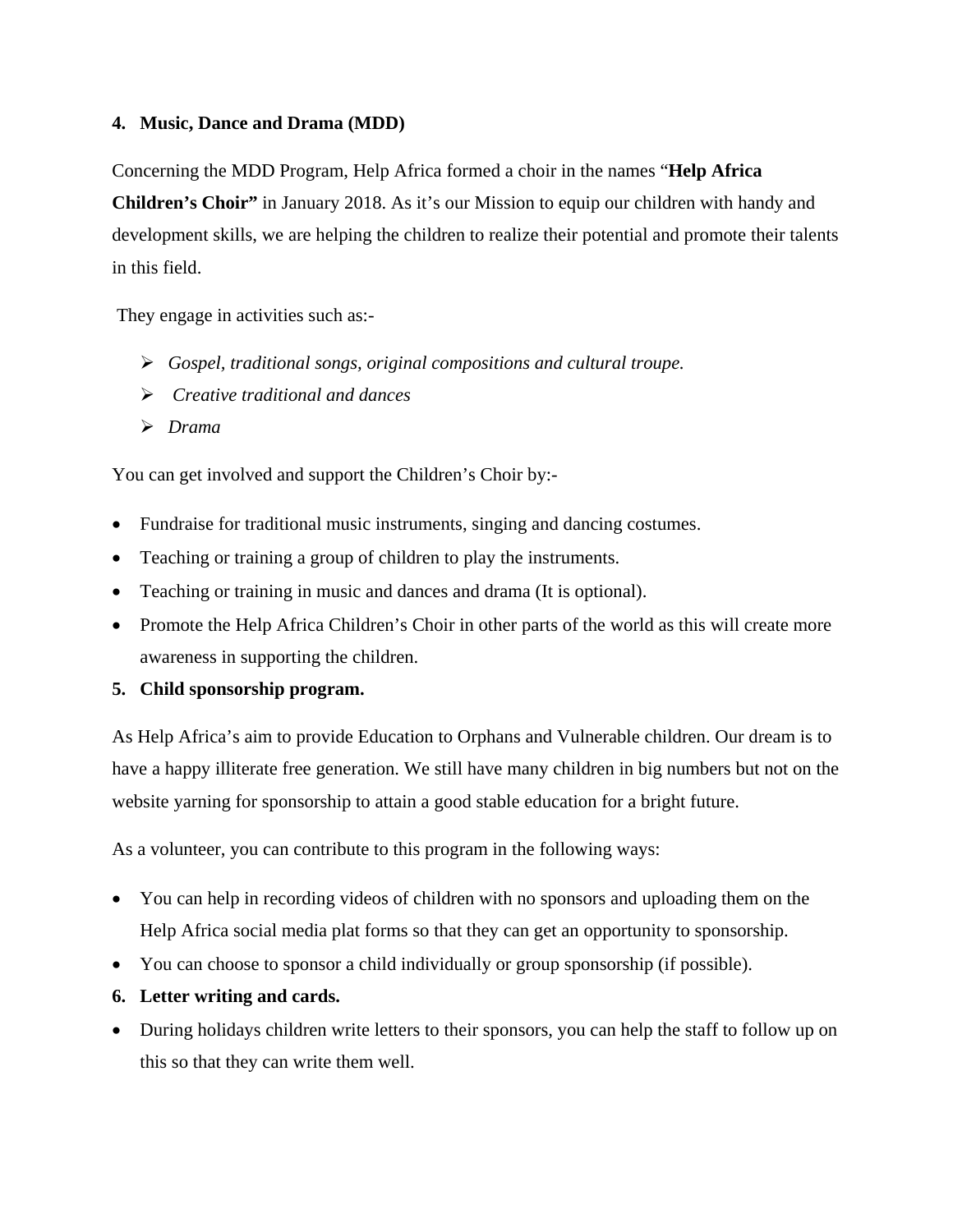• During Christmas season you can help children in making and decorating Christmas cards that are sent to the respective sponsors.

### **7. Games and sports.**

As a volunteer, you can contribute to sports activities in the following ways:-

- Soccer is one of the games liked by most children especially the boys. You can teach the children any other sports game like handball, badminton, table tennis, cricket, volley ball, basket ball and others.
- You can donate or fundraise for the sports equipments like sports shoes, balls, jazzes, volley ball nets and others.

### **8. Family visitations**

Family visitations is done once every year during holidays where the staff members and the volunteers if any get involved in this activity by visiting sponsored children's homes in different areas of Kampala to update sponsors on current situation of the child and family and finding out the progress of the family.

- As a volunteer you will have a chance to experience the way of living the conditions of living of the children's families.
- You can advise and sensitize on health and hygiene if possible.

### **b) SCHOOL TIMES**

This refers to the time when the children are back to school and explain different activities that the volunteers can get involved in at school.

### **1. English and Computer Lessons at school.**

Help Africa works closely with Kawuku Parents School where all Help Africa children between ages 4 to 14 years go to. During school time, the volunteers go to help with the children at school in Kindergarten and other classes depending on your skills and what you would wish to share with the kids. You can engage in activities like:-

- Teaching them new kindergarten songs.
- Teaching them numbers/counting.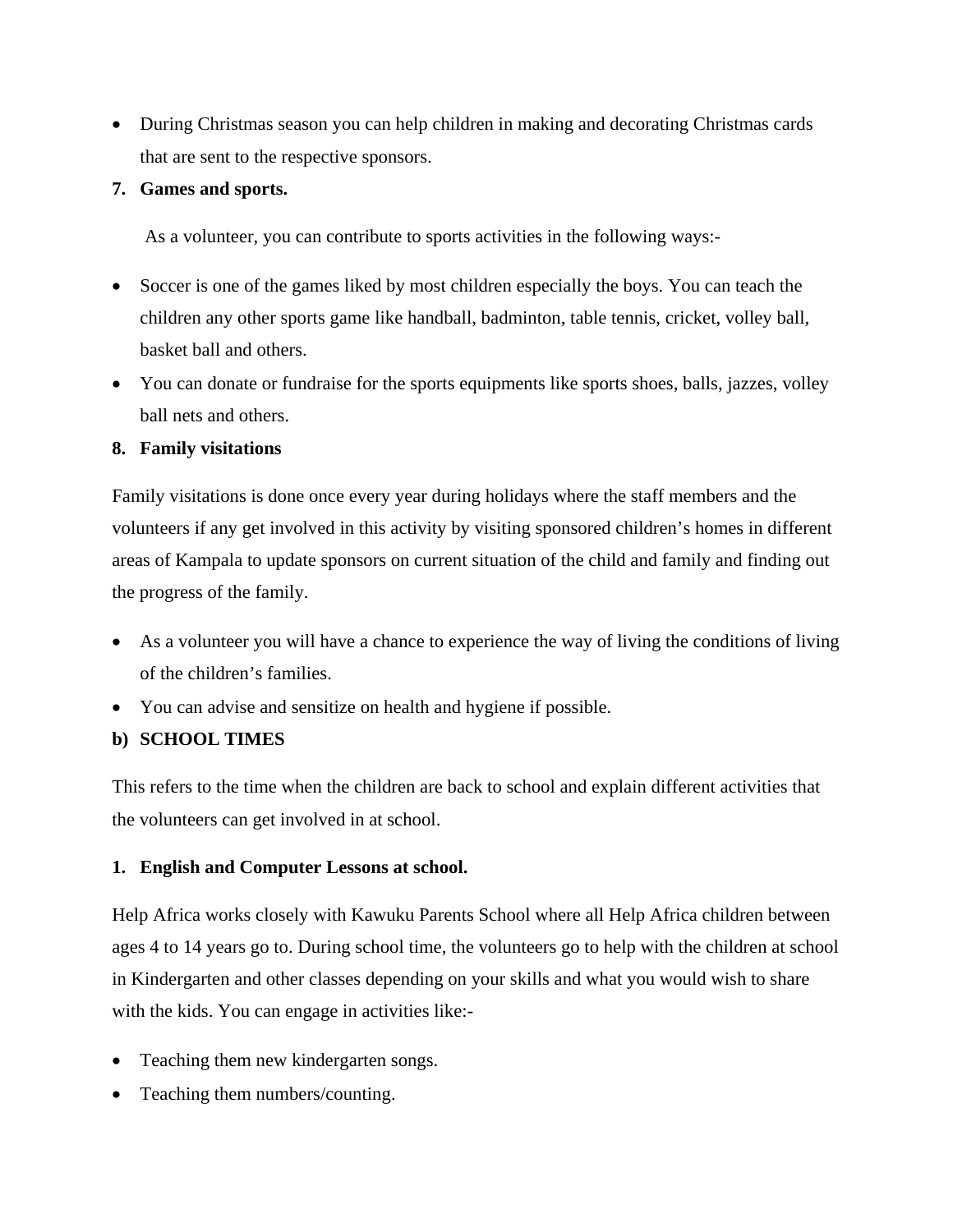- Story reading
- Computer lessons for children in Primary 4 and 5 Classes.
- Teaching and playing with the children educative games like spelling bee for P.4, P.5 and P.6 classes.
- Getting involved with the children in co-curricular activities every Fridays like games and sports.
- Helping out at the kitchen during breakfast and lunch to serve meals to the children.
- **2. Administration work.**

This involves activities done at the office.

As a volunteer, you can be part of this in the following ways:-

- Filing documents as instructed by the staff.
- Helping with office works in the accounts department.
- Helping the staff in updating the child sponsorship database to ensure all of the information listed is current and accurate.

### **3. Promoting and Marketing Help Africa.**

Help Africa is a growing goal oriented non- government organization. As a growing organization a volunteer can help in the following ways:-

- Net working and marketing the charity organization through fundraising and donations so that we can be able to make a difference in many vulnerable children's lives.
- Via marketing, a volunteer can help in updating different social media plat forms of Help Africa i.e. face book, instagram, you tube and also coming up with ideas that can make the website look catchy to attract more sponsors, donors, volunteers.
- Video capturing and editing.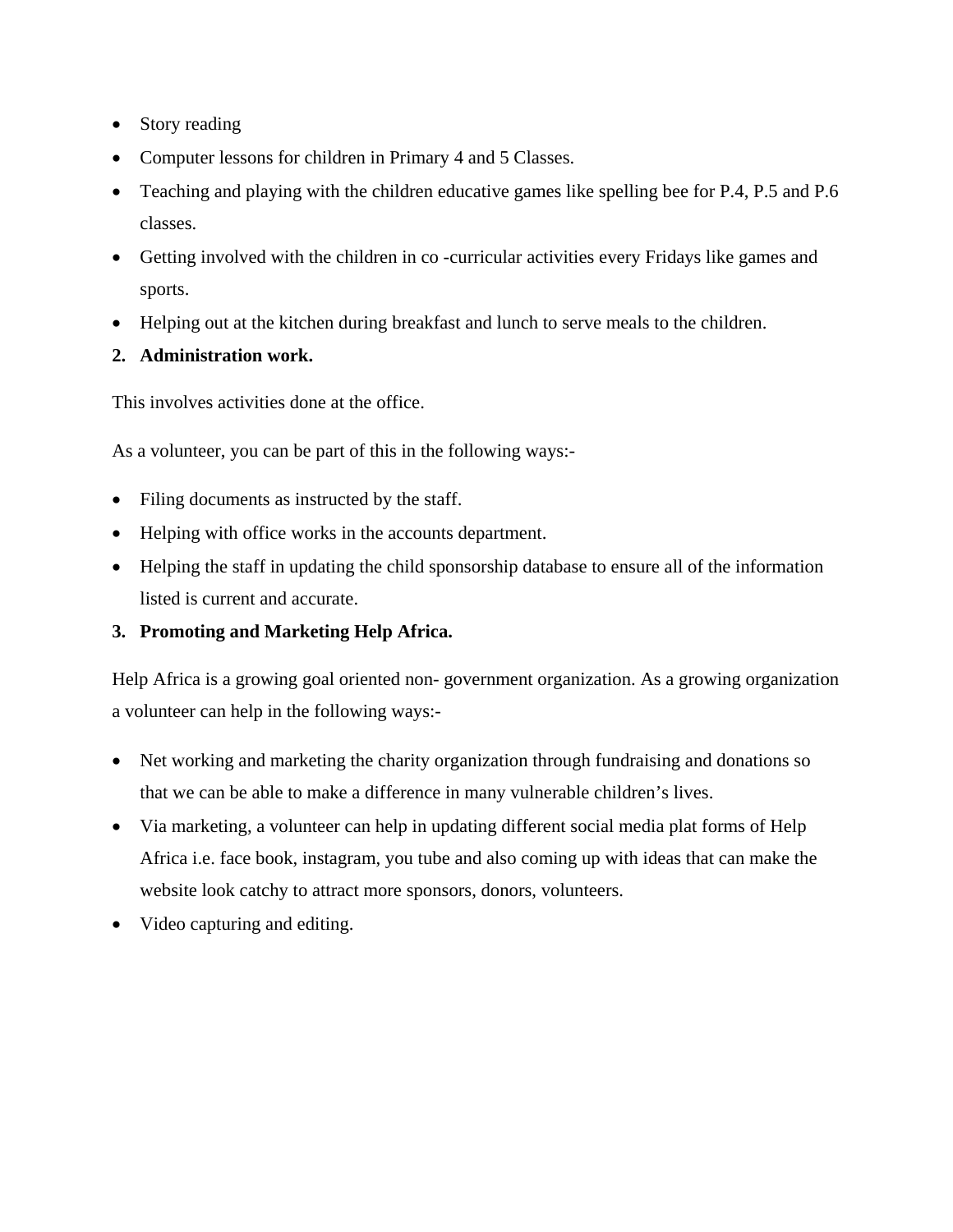### **c) OTHER PROGRAMS**

### **1. Arrival**

You are picked up by the driver and one of the staff in the Help Africa Van.

#### **2. Orientation**

On arrival the volunteer is taken through an orientation in the following:-

- Taking a tour around the Help Africa office and introduction of the staff members.
- Briefing about Help Africa, Katanga slum and taking him/her through the program depending on the period of stay.
- Acquiring a SIM CARD for communication and mobile data for use outside the office premises.
- Visit to the Katanga slum.
- Visiting and touring the schools to interacting the children i.e. Kawuku Parents School and Muyenga High School.

#### **3. Accommodation**

Help Africa has a very affordable accommodation which goes for 15 USD per night, 12 USD for laundry per week.

#### **4. Working hours and public holidays.**

- Help Africa offices are open Monday to Friday from 9:00 am to 5:00 pm.
- We are closed on weekends and public holidays.
- During Holidays we are open on Saturdays from 9:00 am to 12:00 pm to enable holiday programs to take place.

#### **5. Transport means.**

In Uganda there are different means of transport. For example Motor Cycles locally referred to Boda Bodas, public taxis for 14 passengers to and from the city taxi parks and Uber. Volunteers below 18 years are not allowed to use boda boda unless if they are given consented from their parents.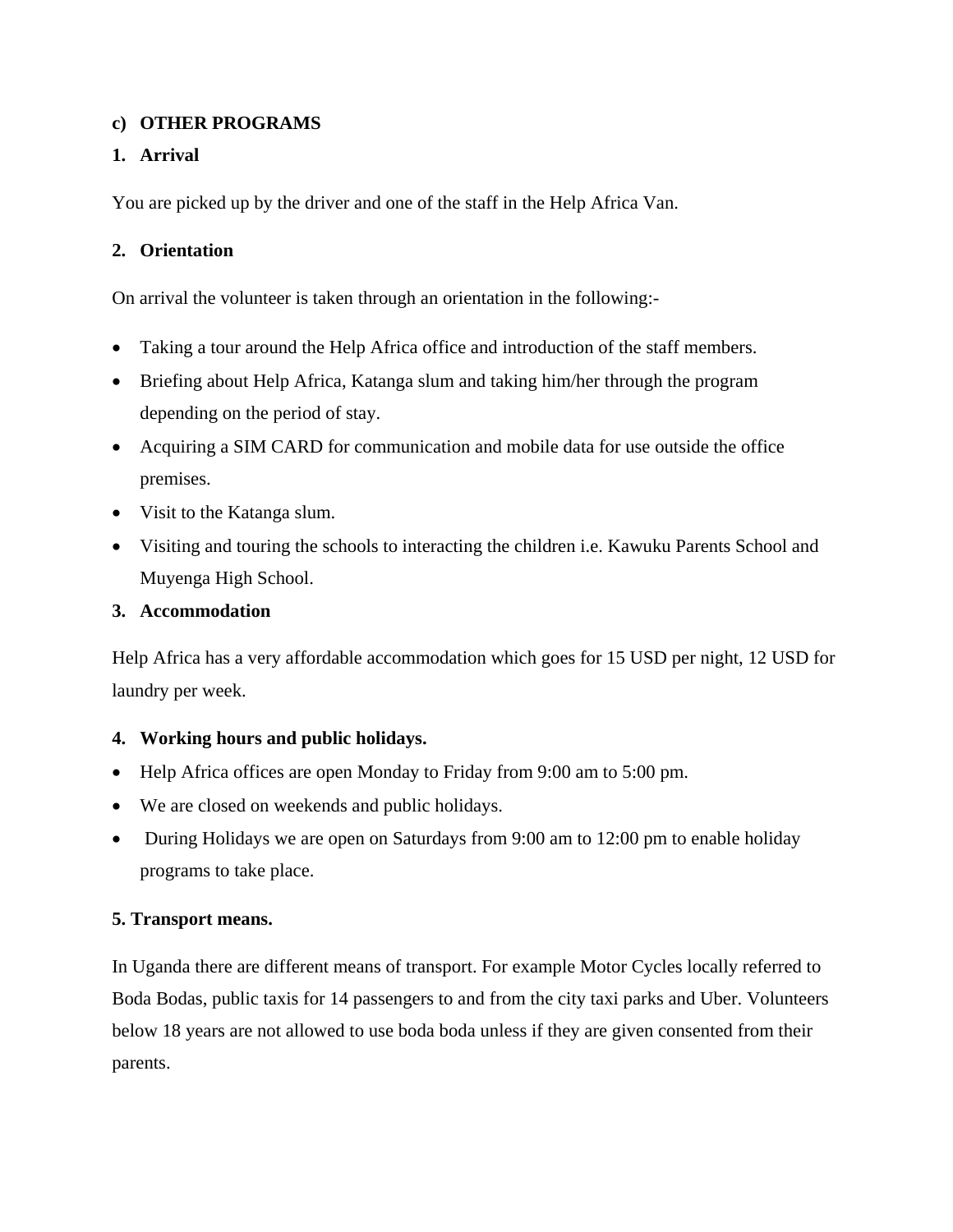#### **6. What we offer**

- 1) We offer lunch during working days. You will have to for catering for dinner and lunch over the weekends.
- 2) Free Wi-Fi Internet at the office.
- 3) A certificate of Completion.

### **d) VOLUNTEER'S EXPECTATIONS**

### **a. Before you arrive at Help Africa**

 After you have confirmed to volunteer at Help Africa, we kindly request you to do the following:-

• Before you start volunteering, you are required to prepare an activity plan for the children in areas you are best at.

### **b. Dress Code**

The dress code at Help Africa is "smart casual."

- For women, you are required to wear trousers, knee length skirts and shorts, shirts/top and practical footwear.
- For men, you are expected to wear pants or knee length shorts, a descent shirt, and practical footwear.
- Over the weekends you can wear any cloths of your choice.

### **c. Testimonial**

Volunteers staying for a period of 3 weeks and beyond are required to write a testimonial describing their experience and activities involved while volunteering at Help Africa. This is should be done before leaving back home and present to the Programs Manager.

#### **e) OPTIONS**

#### **a. Short tours and trips.**

During leisure time, volunteers are free to go out for fun whenever they have time by visiting interesting areas in and outside the city for instance movies at the malls, African Market,